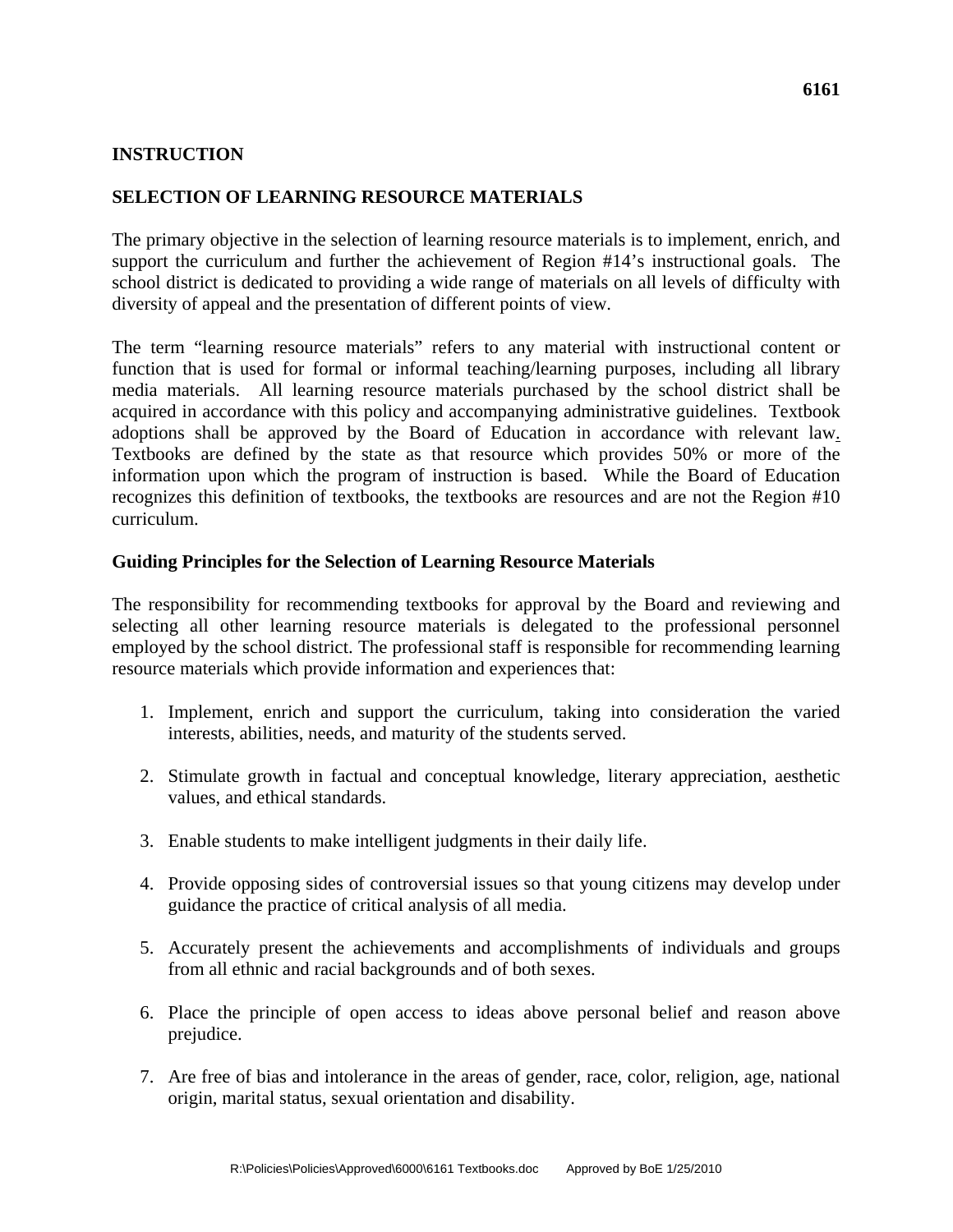# **Criteria for the Selection of Textbooks**

In addition to the guiding principles for the selection of learning resource materials, textbooks recommended to the Board of Education for formal approval and adoption shall be selected based upon the following criteria:

- Correlation with the district's curricula described in the individual subject area or course curriculum
- Significant value for instructional use based upon selection guidelines for the subject area's essential curriculum
- The level of difficulty of languages and of ideas for students who will use the material
- Stimulation of student thinking, reasoning, factual and conceptual knowledge, literary appreciation, and active participation in dialogue related to the instruction
- Inclusion of the most recent thinking, trends, and issues in the subject area
- Integration of technology and/or digitally generated information/processes
- Support for research-based instruction and assessment strategies to develop student skills and monitor student achievement
- Adaptability to students' individual needs
- Supports aesthetic values, ethical standards, and character development
- Balanced and accurate presentations in text and illustrations
- Reflection of the pluralistic, multi-ethnic nature of our society, past and present
- Representative of Connecticut's foundation skills including literacy, numeracy, technology, character, citizenship and diversity
- Sustained skill, topic, and concept development throughout grade level/course and transition (where appropriate) to next grade level/course in sequence
- Format and price

# **Procedure for Recommending textbooks for approval by the Board of Education**

- 1. Textbook recommendations shall be submitted to the Board of Education's Curriculum Committee by April  $15<sup>th</sup>$  of each school year.
- 2. Textbooks are screened and recommended for adoption by the Board using the curriculum committee's textbook adoption form.
- 3. Samples of textbooks must be submitted along with the textbook adoption proposal form for review by the curriculum committee and the Board of Education.
- 4. Textbooks should be included in the curriculum maps under *Resources*.

# **Criteria and Procedure for the Selection of all Other Learning Resource Materials**

The specific criteria and procedures for selecting all other learning resource materials (nontextbook) shall be established by administrative regulations entitled "*Guidelines for the Selection and Reconsideration of Learning Resource Materials."* With regard to library media materials, library media specialists shall be responsible for coordinating and selecting materials for the school library media center with purchase authorization made by the elementary school principal or Supervisor of Language Arts and Library Media at the secondary level.